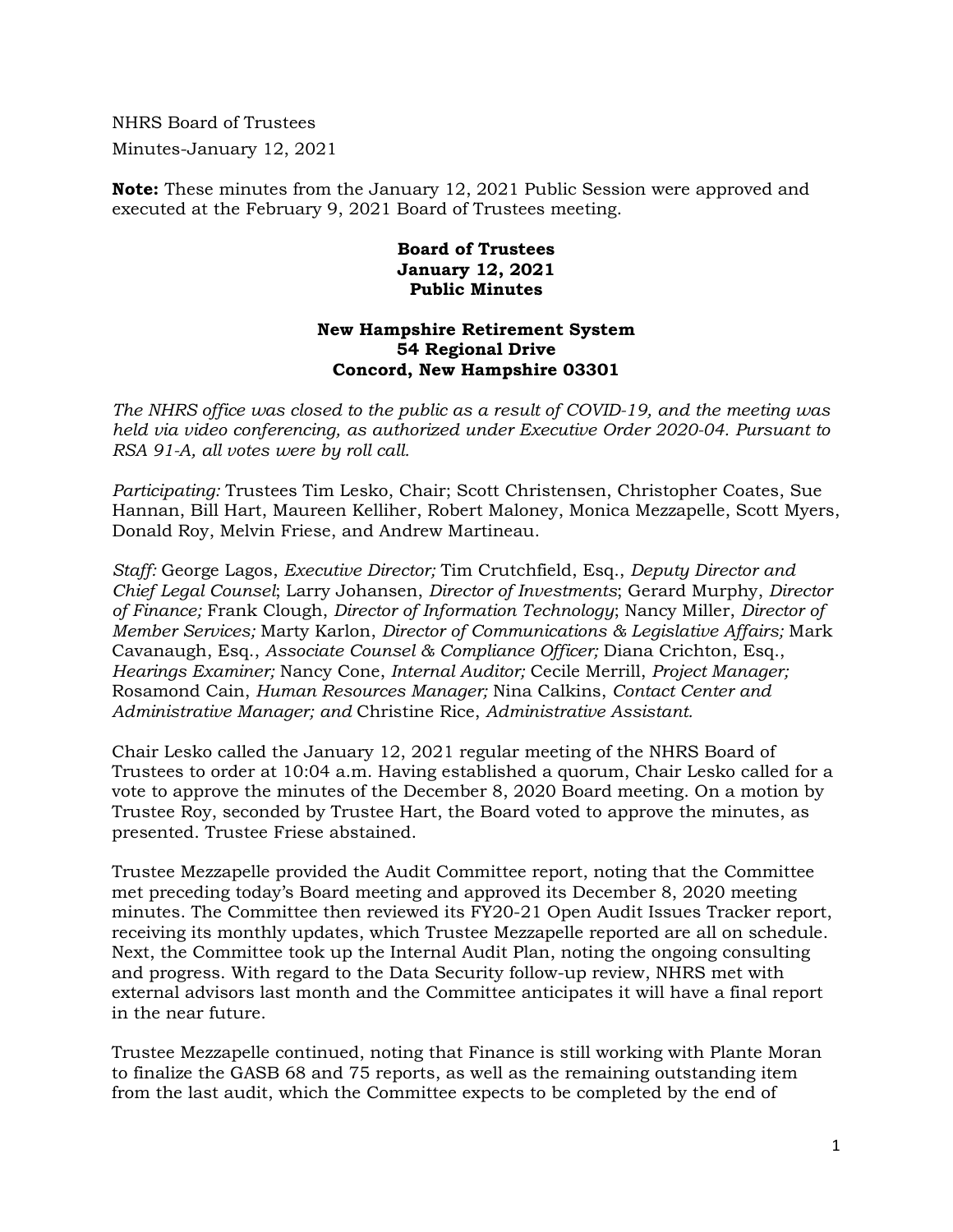January. She stated that the GASB reports would come before the Audit Committee and the Board at their February meetings.

The Committee then heard an update on the PGV3 implementation, noting it was 33% complete and on schedule.

In closing, she thanked Internal Auditor Nancy Cone, who retired in December 2020, for continuing to serve part time, while the search for her replacement continues.

Trustee Roy gave the Governance Committee report, noting there would be two Committee items up for Board vote today. The Committee last met following the December 8, 2020 Board of Trustees meeting, and approved its November 2, 2020 meeting minutes. Next, the Committee heard from Attorney Cavanaugh, who reported on the annual review of the Governance Manual and proposed updates. The Committee unanimously voted that it recommend to the full Board to approve the annual revisions to the Manual.

Next, the Committee considered the renewal of the fiduciary insurance coverage, and heard from Attorney Crutchfield who stated that NHRS was able to secure the renewal coverage with the same terms, conditions, and pricing that it has had since 2016. The Committee then voted unanimously to recommend to the full Board that it renew its annual fiduciary insurance coverage with Hudson Insurance.

Following Trustee Roy's report, on a motion by Trustee Hannan, seconded by Trustee Mezzapelle, the Board unanimously voted to approve the revised Governance Manual, as presented.

On a motion by Trustee Hart, seconded by Trustee Roy, the Board voted unanimously to renew the annual fiduciary insurance coverage for \$20 million with Hudson Insurance Company, as presented.

Trustee Kelliher then reported on the December 18, 2020 IIC meeting, stating that the IIC approved the November meeting minutes, followed by Director Johansen's review of the plan's investment returns and an update on asset allocations and liquidity, with an emphasis on funding requirements for benefit payments over the next 30 to 90 days. In addition, Mr. Johansen provided a review of the Work Plan and reported the early December finalization of the termination of LSV International Large Cap Value fund, and the hiring of Lazard and Aristotle.

Trustee Kelliher referenced the Committee's December meeting, during which it heard presentations from BlackRock, Alliance Bernstein, and Thompson, Siegal & Walmsley, and stated that the Committee voted to approve a two-year contract renewals with each.

Next, the Committee heard a presentation from Monroe representatives on its Capital Private Credit Fund IV, which is a middle market, direct lending vehicle with a focus on opportunities in North America. After consideration of Monroe's presentation, the Committee voted to commit \$50 million to Fund IV. Trustee Kelliher noted that NHRS previously invested \$50 million in Monroe's Funds I, II and III in 2013, 2015 and 2018, respectively. Trustee Kelliher continued her report, adding that the Committee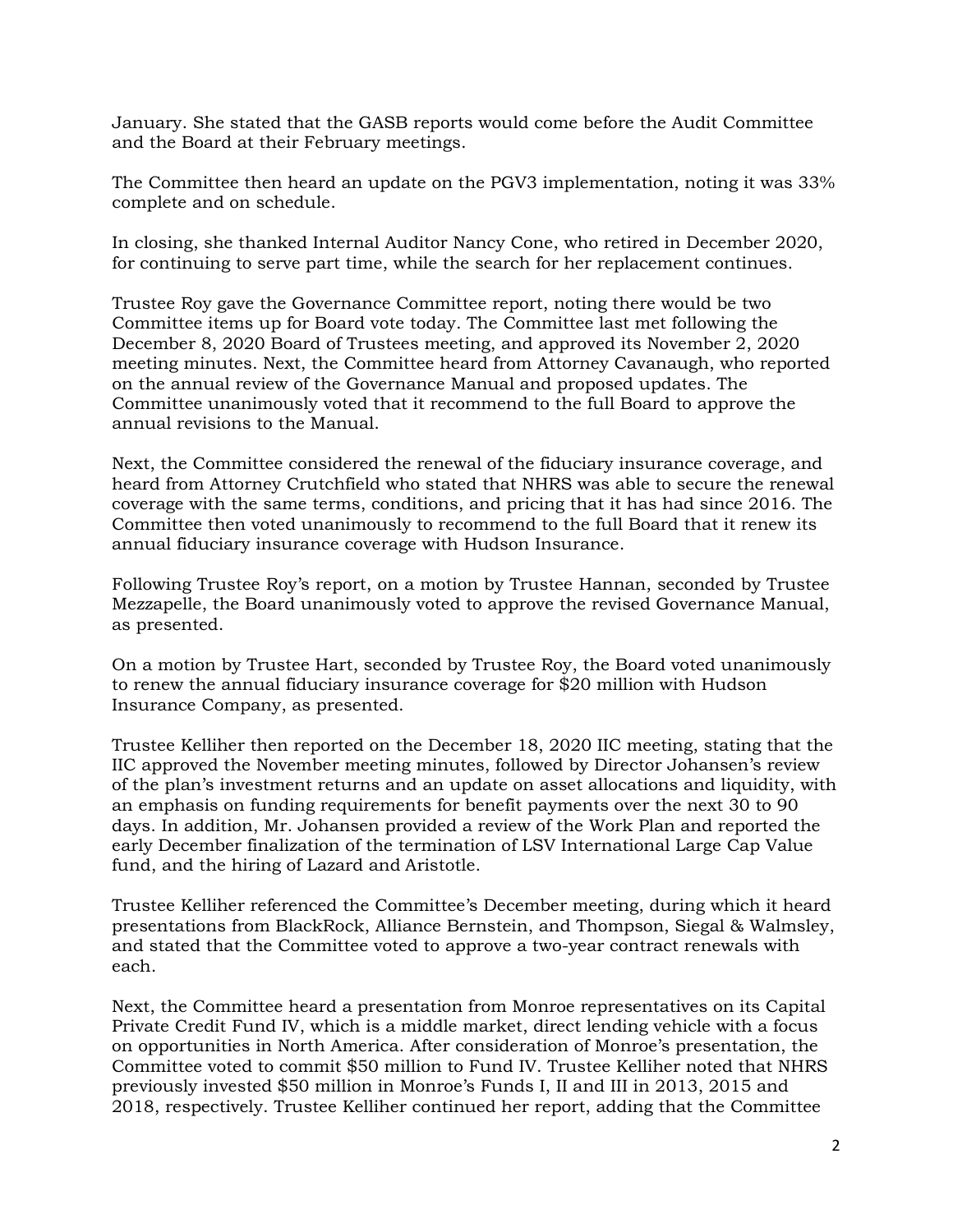also heard from Townsend Group representatives on the six-month update on the System's real estate portfolio. The Committee then heard from Sean Gill, a partner at NEPC, who reviewed the private equity and private debt portfolios, including commentary on the internal rates of return (IRR) for the fiscal year ending June 30, 2020. Since the program's restart in 2009, the since-inception return was at 8.4%, with a trailing five-year return of 7.9%. She concluded her report, noting that December was NEPCs last meeting with NHRS.

Following Ms. Kelliher, Mr. Johansen reviewed the System's marketable assets performance through November 30, 2020. He stated that the marketable assets fiscal year to date were up 14.2% compared to the benchmark of 12.5%, noting the dramatic improvement in performance since June 30, 2020. He noted the marketable performance at 10.9% for one year, 11.2% for two years, 7.1% for three years, 8.7% for five years, and 8.6% for 10 years. He reviewed allocations and indicated that all asset classes are close to target and within range. He explained the System is evaluating liquidity and cash needs over the next 30 to 90 days and will take money out of the S&P 500 index fund for liquidity purposes during that time, if required.

In addition, Mr. Johansen stated that the Total Market Fund was \$9.9 billion as of November 30, 2020. He announced that the System is, as of December 31, just over \$10 billion for the first time, a significant milestone, noting that the System had just crossed \$5 billion as of December 31, 2009.

He stated that private equity was up 7.6% and that the private debt was down 4.6%. The private equity portfolio slightly outperformed the S&P due to the change in interest rates, the public markets did well and the private markets not as well. Mr. Johansen then gave an overview of the five-year IRR, stating the full program is at 7.8% and the restart at 7.9%.

In closing, Mr. Johansen reviewed the agenda for next Friday's Investment Committee meeting, noting that Callan will give its first presentation and provide the commitment pace for 2021 of approximately \$400 million, which is slightly lower than past annual commitments, for the Committee's consideration.

Trustee Myers reported on the Legislative Committee, stating that it met on January 11, and approved the minutes of the December 8, 2020 meeting. The Committee then reviewed the 2021 legislative service requests list (LSRs), of which a few have become House Bills. Trustee Myers explained to the Board the NHRS-sponsored bill, HB130, which seeks clarification of the administration of the medical subsidy for state of NH retirees. Next, he described HB 173, which also appeared last year, and has to do with reporting investment fees. Trustee Myers went on to describe HB 274, which proposes a state subsidy of 5% of the local share of employer contributions for teachers, police, and fire, noting that prior bills had historically sought a 15% contribution.

Lastly, he discussed HB 390, which proposes adding 5 years to the 30-year amortization of the unfunded liability. He commented on legislation proposed in 2017, which asked for a 10-year extension that would have added \$4 billion to the cost for employer contributions. The proposed 5-year extension would add \$1.4 billion to employer contributions, extending the amortization period to 2044. Trustee Myers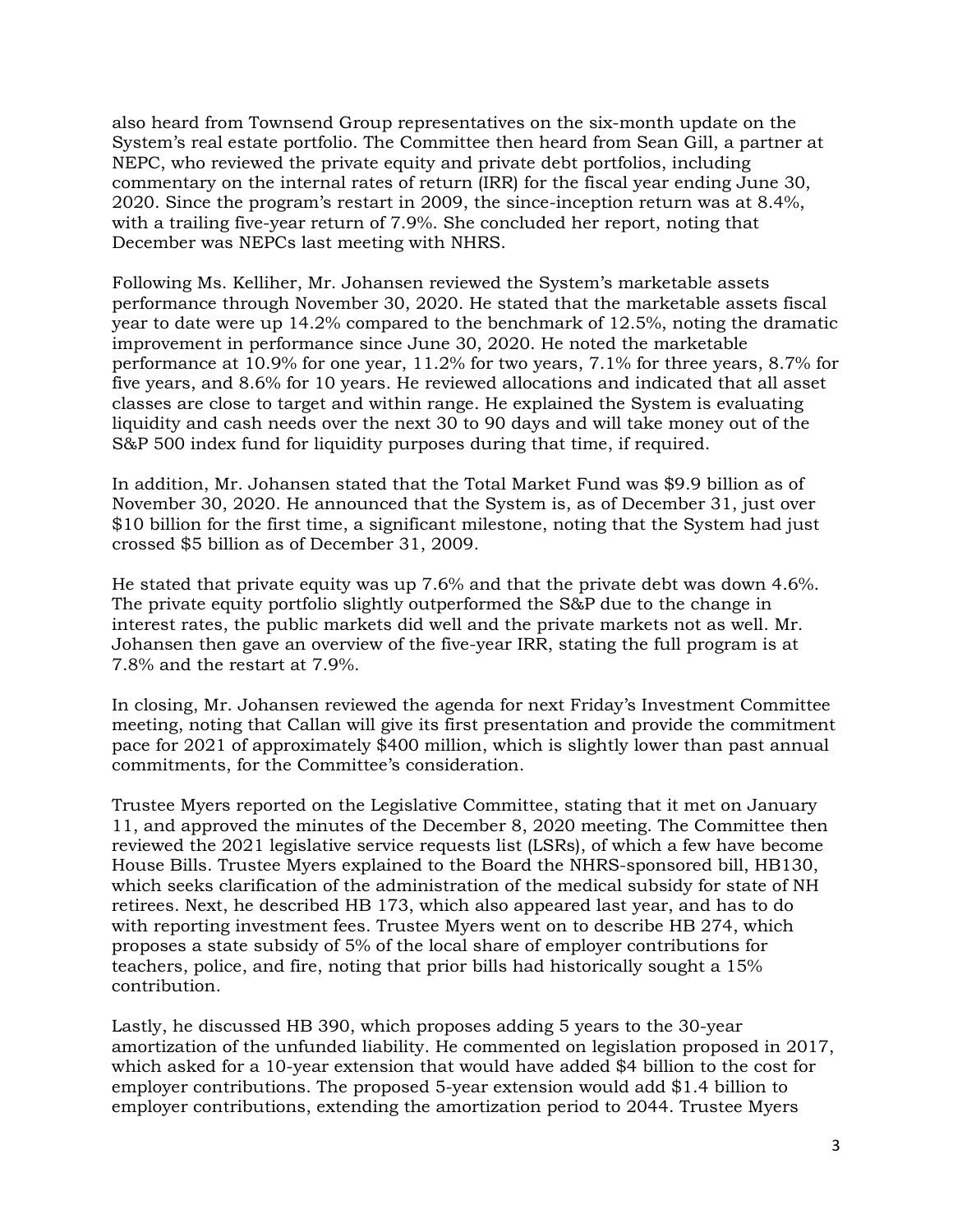stated the Committee discussed the bill at length, concluding that it infringes upon the Board's fiduciary duty and is inconsistent with sound actuarial practice, and voted to recommend that the Board oppose this legislation.

Prior to roll call vote, discussion ensued regarding sponsorship of the bill and the Board's process for evaluating and taking a position on proposed legislation. Mr. Karlon, Director of Communications and Legislative Affairs, stated that if the Board voted to oppose the bill, NHRS would notify the bill's prime sponsor and testify at the next scheduled public hearing. He noted that, in accordance with the Legislative Committee charter, the Board rarely takes a position on legislation, and therefore when it does, it is typically given due consideration.

Mr. Lagos added that in 2017, the Board took a similar approach to similar proposals that dealt with the unfunded liability and extending the 30-year amortization schedule. He noted that based upon the Board's prior position, it would not be a surprise to the Legislature if the Board voted to oppose HB 390 on fiduciary grounds.

Following the discussion, on a motion by Trustee Hart, seconded by Trustee Friese, the Board voted to adopt the recommendation of the Legislative Committee that the Board oppose House Bill 390, with Trustee Mezzapelle abstaining.

Trustee Coates opened his Benefits Committee report, stating it met on January 6, 2021, and approved the November 3, 2020 meeting minutes. The Committee then discussed an administrative policy in place since 2002 of not paying interest on refunds of contributions determined not to qualify as earnable compensation. Trustee Coates reported that the issue recently arose with a member who received this type of refund. Following discussion, the Committee determined that no change in the policy was required at this time. He closed his report by noting that the Committee received an update on a pending recoupment matter.

Next, Trustee Hart provided his report on the PPCC, which he noted met on January 6, 2021, and approved its December 4, 2020 meeting minutes. He shared that the Committee reviewed an update on the Executive Director search, stating it had received a list of eight proposed candidates and their backgrounds from EFL, the executive search firm that is assisting with the search. Mr. Hart noted the Committee will meet with EFL tomorrow to narrow the list of potential candidates to interview. In closing, he reminded the Trustees to return the Executive Director Evaluation Form to Rosamond Cain, Human Resources Director, by January 25, noting the annual evaluation assists with the development of the System's strategic plan for next year.

Executive Director George Lagos opened his operating report, commenting on the employer outreach program with regard to the recent change in employer contribution rates. He then acknowledged the good work of Mr. Karlon and Nina Calkins regarding the implementation of the Contact Center, which started taking calls early last month. Mr. Lagos noted the data shows it has been very effective, with agents answering members' questions 90% of the time on the first call, with no calls going to voicemail.

He then noted the 12-month rolling KPM chart shows the System is once again moving in a more positive direction.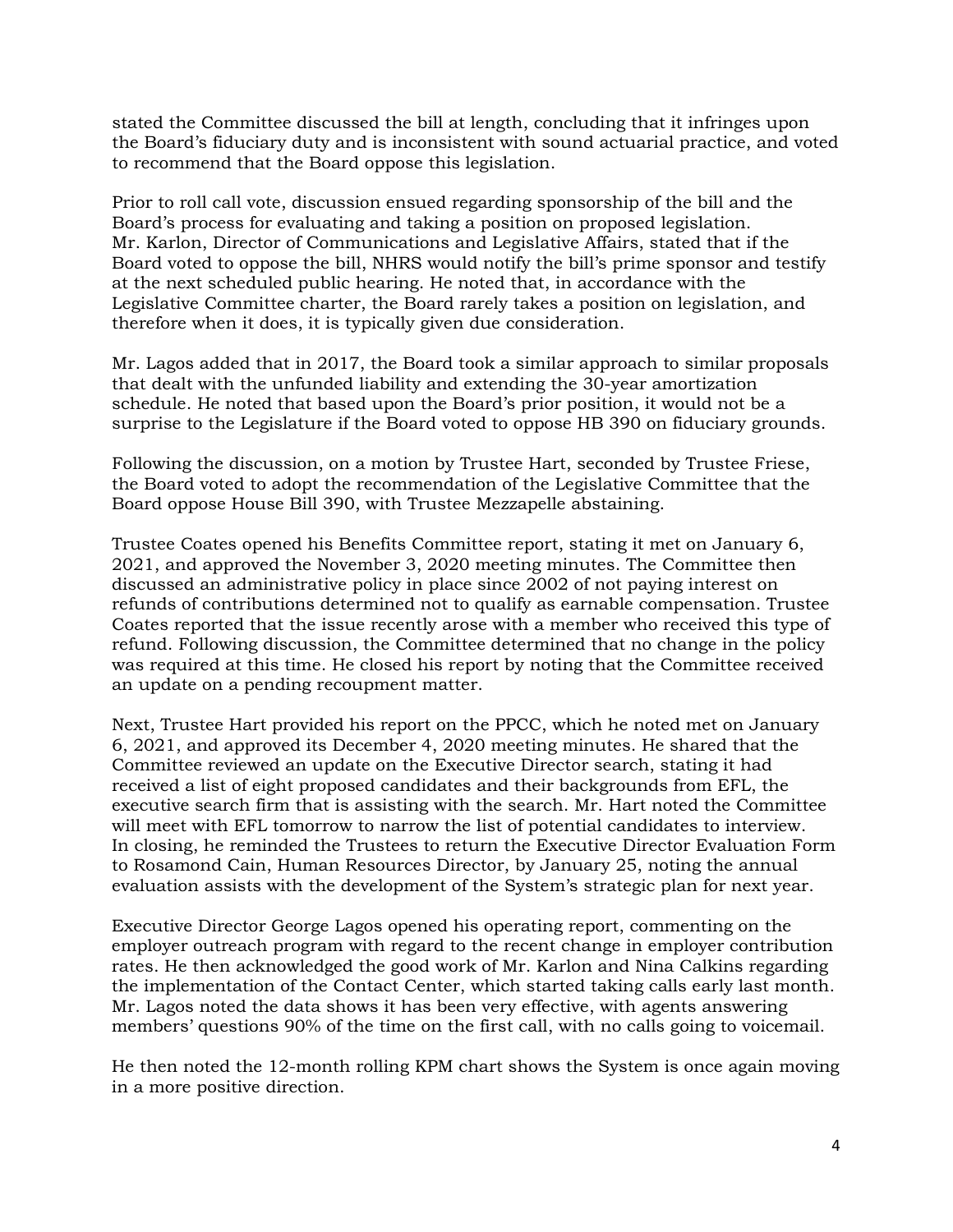At this time, Trustee Coates left the meeting.

Mr. Crutchfield began his Legal operating report, highlighting the Employer Audit team's achievement of meeting its KPM for employer audits, while noting a new employer auditor began last month and a second one is expected to begin at the end of February.

He thanked those Trustees who have already provided their RSA15-A Statement of Financial Interest forms, noting the forms are due this Friday to the Secretary of State's office.

He continued his report, noting Atty. Cavanaugh's extensive work on revising the Contract Administration procedures, to ensure that all contracts are properly negotiated, renewed, and/or terminated in a timely manner.

Mr. Crutchfield continued his report by referencing his contract summary memo, from FY19 to the present, that documents contract approvals in accordance with the requirements of the Board's Procurement Policy. He noted that, overall contract spending is similar to the prior two years, even with a number of COVID-related contracts this fiscal year.

He closed his report by referencing the Legal Action Plan, with all items either completed or on schedule.

Director of Finance Gerard Murphy gave his report, noting the plan balance as of November 30, 2020, was just over \$9.9 billion, which is \$600 million over the prior month and \$800 million over the beginning of the year. He went on to state that the cash flows for November were as expected and spending through the fiscal year in November was under budget.

Moving onto KPMs, Mr. Murphy noted that Finance missed the one on cash receipts because of staff turnover, but with a recent filling of one of the positions, he expects Finance will meet its KPMs next month. His team is finalizing the 1099s for beneficiaries, which are on schedule for completion at the end of this week, and will then appear on My Account, and sent on to the printer to be mailed by the January 31 deadline.

In closing, Mr. Murphy stated the System is on track for the GASB 68 & 75 reports to come before the Audit Committee and the Board at their respective February meetings.

Director of IT Frank Clough opened his report, stating that the System has completed negotiations to install the enterprise firewalls. He noted the kick-off date is still to be determined and that hardware, software, and other applicable items for the project are on order. Next, Mr. Clough shared that his team is on schedule with Fusion Cell's COVID health and safety recommendations, noting the recent installation of the HEPA-13 filters. In addition, IT installed touchless faucets, mobile hand-sanitizing stations, and the UV lights in the HVAC units, noting that the UV lights, as recommended by Fusion Cell and the CDC, is a technology that scans the air particles passing through the HVAC system and kills nearly 100% of all viruses.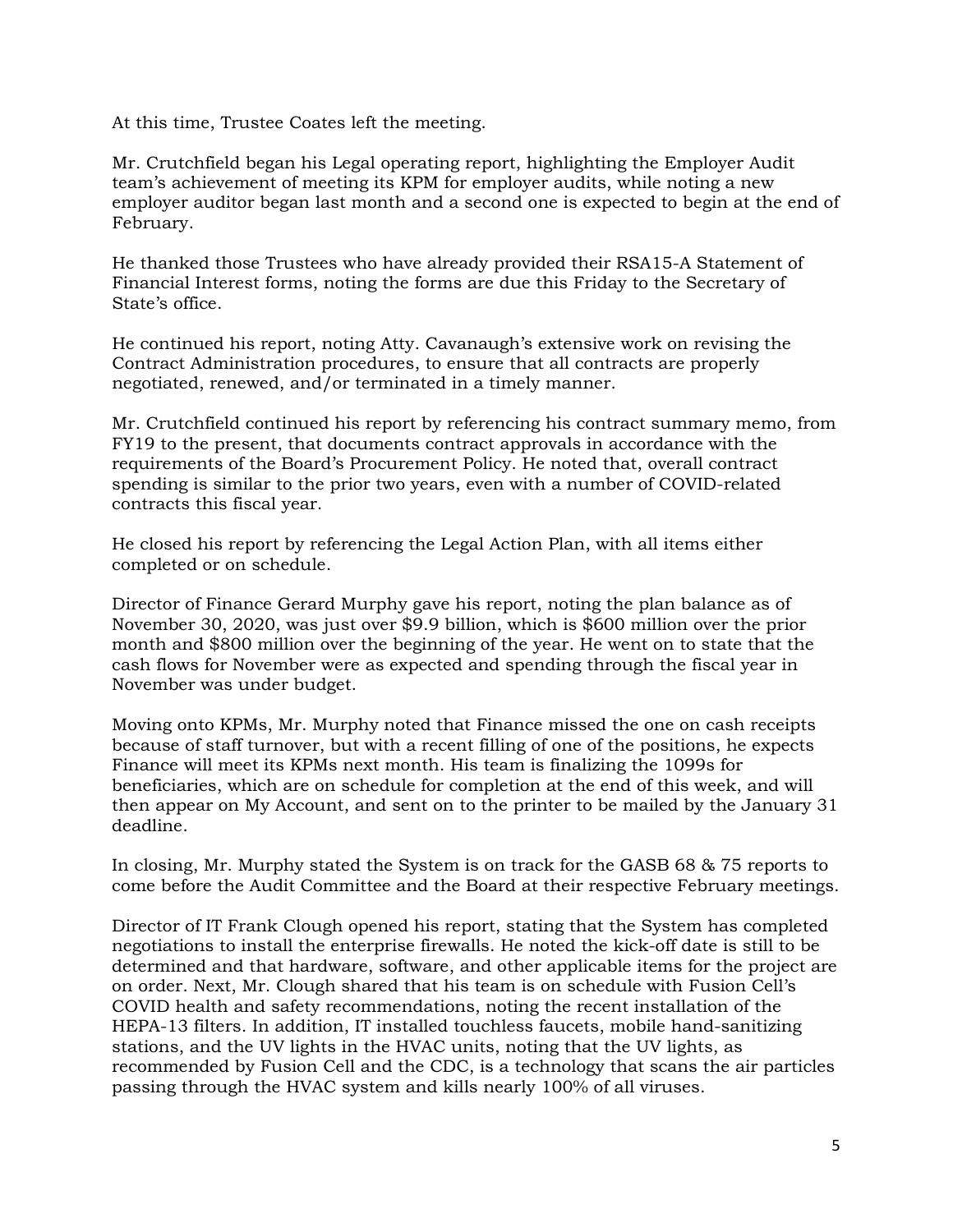Mr. Clough also noted a number of other ongoing activities in IT regarding improved cyber security, increasing the System's bandwidth for improved remote work, and a firewall upgrade. He then reported on the recent vulnerability testing, adding that only two items remain for remediation. He also noted all staff would be required to do monthly security awareness training, by watching a 3- to 5-minute training video to institute best practices with respect to cyber security awareness, starting this month and concluding in June.

Mr. Clough commented on the increase in help desk tickets over the year because of the need to support remote staff, and noted that customer service satisfaction, over the last few months was 100%. Ending with his action plan, he stated that several items are in process, with one item to be completed within the next couple of months.

Project Manager Cecile Merrill gave the Board a PGV3 update, noting it is 33% complete overall, with Deliverable 3, which deals with benefit calculations, at 18%. She recapped progress on the design document phase, noting four are completed and the last three are due January 25.

Ms. Merrill noted that NHRS added seven change requests, which may impact the timeline of the project. She advised that NHRS would have its quarterly steering committee meeting with LRS and Segal, the third-party project oversight vendor, in early February.

Member Services Director Nancy Miller presented her report, noting continued progress with the benefit calculations design work for PGV3, and that Member Services is highly involved with the project, and regularly attends meetings with LRS. She expressed appreciation for LRS and commended Ms. Merrill for keeping the challenging meetings productive.

Ms. Miller updated the Board on progress with July retirement finalizations, noting that remote working is delaying the flow of information between staff and employers and impeding the finalization of benefits.

She reported that Member Services is recruiting for a Benefits Coordinator. Also, she stated that her team meets weekly with the manager of the Contact Center for streamlining work and consistent messaging on the front end to the back offices. Next, she reported on the KPMs, stating that there was one missed, relative to the processing of July finalizations. She closed her report with an update on her Action Plan.

Mr. Karlon opened his report with recognition for Ms. Calkins, Manager of the Contact Center, and its Supervisor, Deanna Higgins, for getting things up and running. He noted a few items that in progress for the Contact Center, including the LexisNexis identity-authentication portal, approved by the Board last month; the implementation of call recording for quality assurance; and settling on the best data metrics for measuring success.

Next, he noted that PIO has scheduled its Employer and Member Education Sessions for the first half of 2021. He reported on some upcoming projects, including the review of Employer Reporting instructions in PGV3 and the annual collection of retiree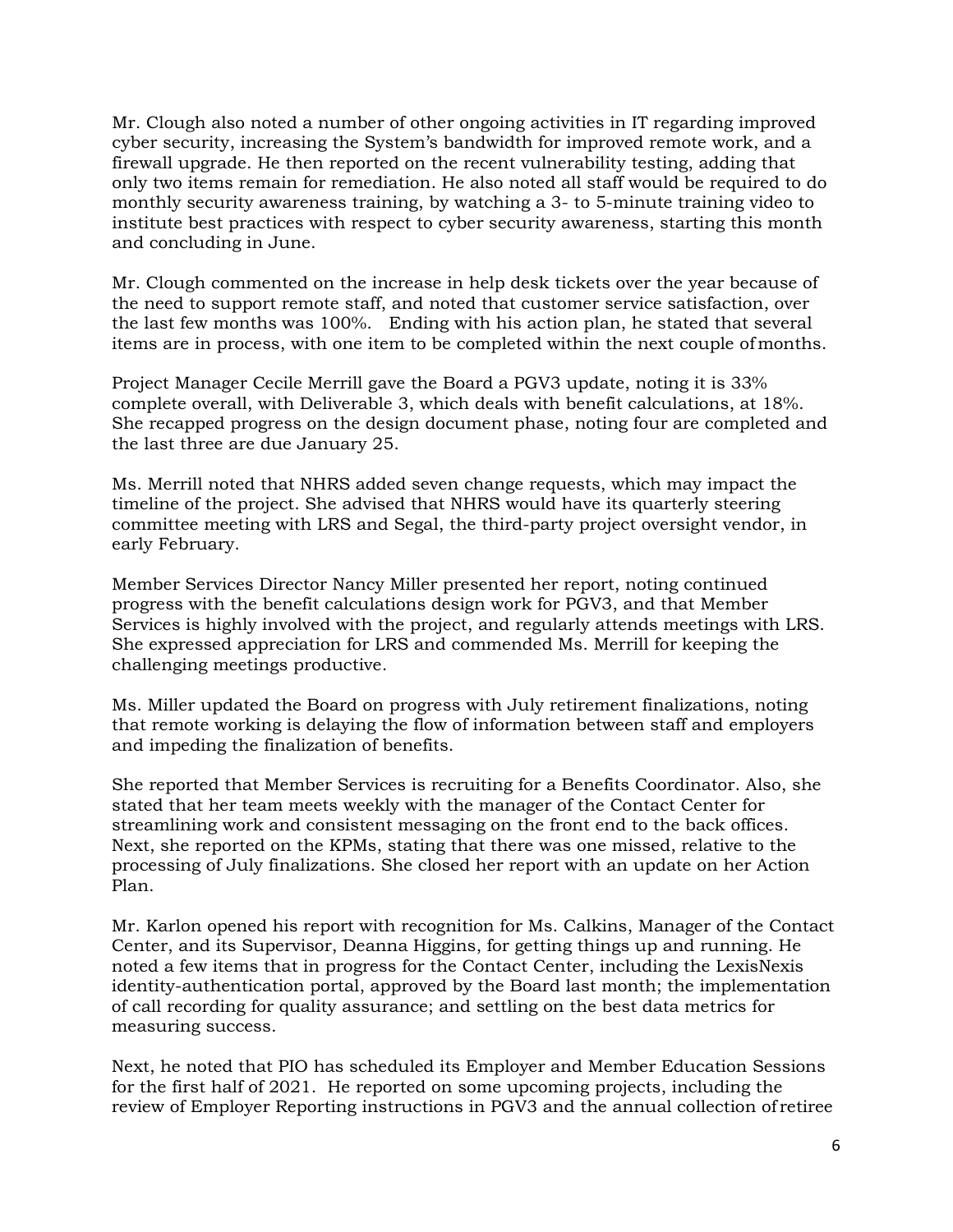work data from employers for 2020, which is due by February 15th. Mr. Karlon also announced that he, Mr. Lagos, Mr. Crutchfield, Mr. Murphy, and Mr. Johansen would be giving an NHRS presentation to the ED&A Committee tomorrow. He added that the presentation would become available via WebEx to the public.

Lastly, he reported that PIO met its KPMs, noting PIO met its Employer Outreach goals, despite the limitations imposed on presentations for most of 2020 because of COVID.

Next, Chair Lesko presented the Consent Agenda. Trustee Christiansen moved to approve the Consent Agenda, as presented, and Trustee Roy seconded. The motion carried unanimously.

Chair Lesko noted there were no travel reports.

Mr. Lagos then confirmed that the December 8, 2020 Action Items were complete.

During the Checkpoint Discussion, Chair Lesko welcomed former Trustee and Board Chair Dick Gustafson, noting the Board reserved this time to give Dr. Gustafson a formal farewell, following his last meeting in March 2020, which was the last in-person meeting of the Trustees before going remote. Chair Lesko gave an overview of Dr. Gustafson's time on the Board, which began in August 2011.

In 2013, Governor Hassan designated him as Chair of the Board, and he served in that role until 2020. However, his tenure as a Trustee had been in holdover status since August 2019, until just prior to the April 2020 Board of Trustees Meeting, when Governor Sununu appointed Scott Christiansen as his successor on the Board. Dr. Gustafson also served on several Board Committees and the 2017 Decennial Commission, which the Legislature created to review and evaluate all aspects of the System.

The Board recognized Dr. Gustafson's brilliant leadership, during what was a tumultuous time for NHRS, with immense uncertainty for the System and all publicdefined pension plans, and on the heels of the Great Recession.

Dr. Gustafson exemplified the true meaning of acting as a fiduciary, over his nine years of service to NHRS, and especially during his seven years as Board Chair. He always had the sole interest of all the members and beneficiaries in mind, while overseeing the operation of one of the state's largest financial institutions. In 2013, when he began serving as Board Chair, NHRS held approximately \$6 billion in assets. At the time of his departure in March 2020, NHRS had over \$9 billion in assets, with 461 participating public employers and over 100,000 members, retirees, and beneficiaries.

Dr. Gustafson was extremely effective at chairing the Board and Committee meetings, knowing how to lead efficiently, with the ability to prioritize and give focus to the significant challenges the System faced. He took a 360-degree view and was thoughtful and inclusive with analyzing issues and producing solutions.